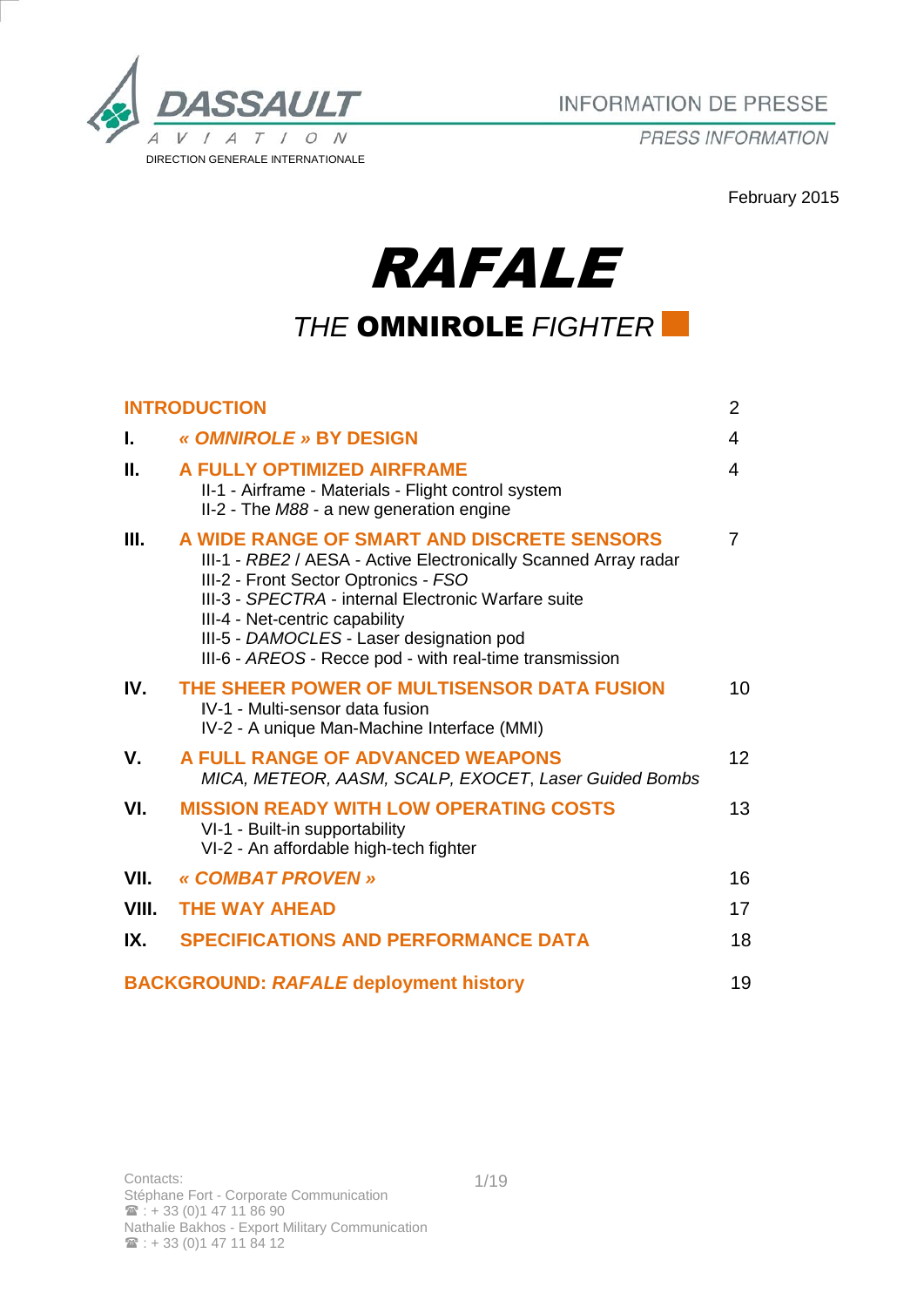

# **INTRODUCTION**

Over the last decades, air forces have always been the first military component engaged in all crises or conflicts, from the Falklands to the Gulf, from Bosnia to Kosovo, from Afghanistan to Libya, and more recently Mali, the Central African Republic and Iraq.

Military aviation is undoubtedly the most strategic weapon today, both in terms of combat effectiveness and of critical technologies implemented.

In modern warfare, air dominance from day one is a must, so that air-to-ground and air-to-sea operations can be conducted safely and efficiently.

In the course of asymmetrical and counter-insurgency conflicts, the air arm also remains at the forefront of the military effort, its flexibility and firing power helping ensure that allied forces prevail.

The September 11 events have shown that, in peacetime, it is essential to secure the national airspace with easily deployable control and air defence assets.

The decisive place of the air component in modern warfare is demonstrated by the defence strategies decided by those nations who want to keep a leading role on the world stage.

**The** *RAFALE***, with its** *"OMNIROLE"* **capabilities, is the right answer to the capability approach selected by an increasing number of governments.** 

**It fully complies with the requirement to carry out the widest range of roles with the smallest number of aircraft.**

**The** *RAFALE* **participates in permanent "Quick Reaction Alert" (QRA) / air-defence / air sovereignty missions, power projection and deployments for external missions, deep strike missions, air support for ground forces, reconnaissance missions, pilot training sorties and nuclear deterrence duties.**

The Air Force single-seat *RAFALE C*, the Air Force two-seat *RAFALE B*, and the naval singleseat *RAFALE M* feature maximum airframe and equipment commonality, and very similar mission capabilities.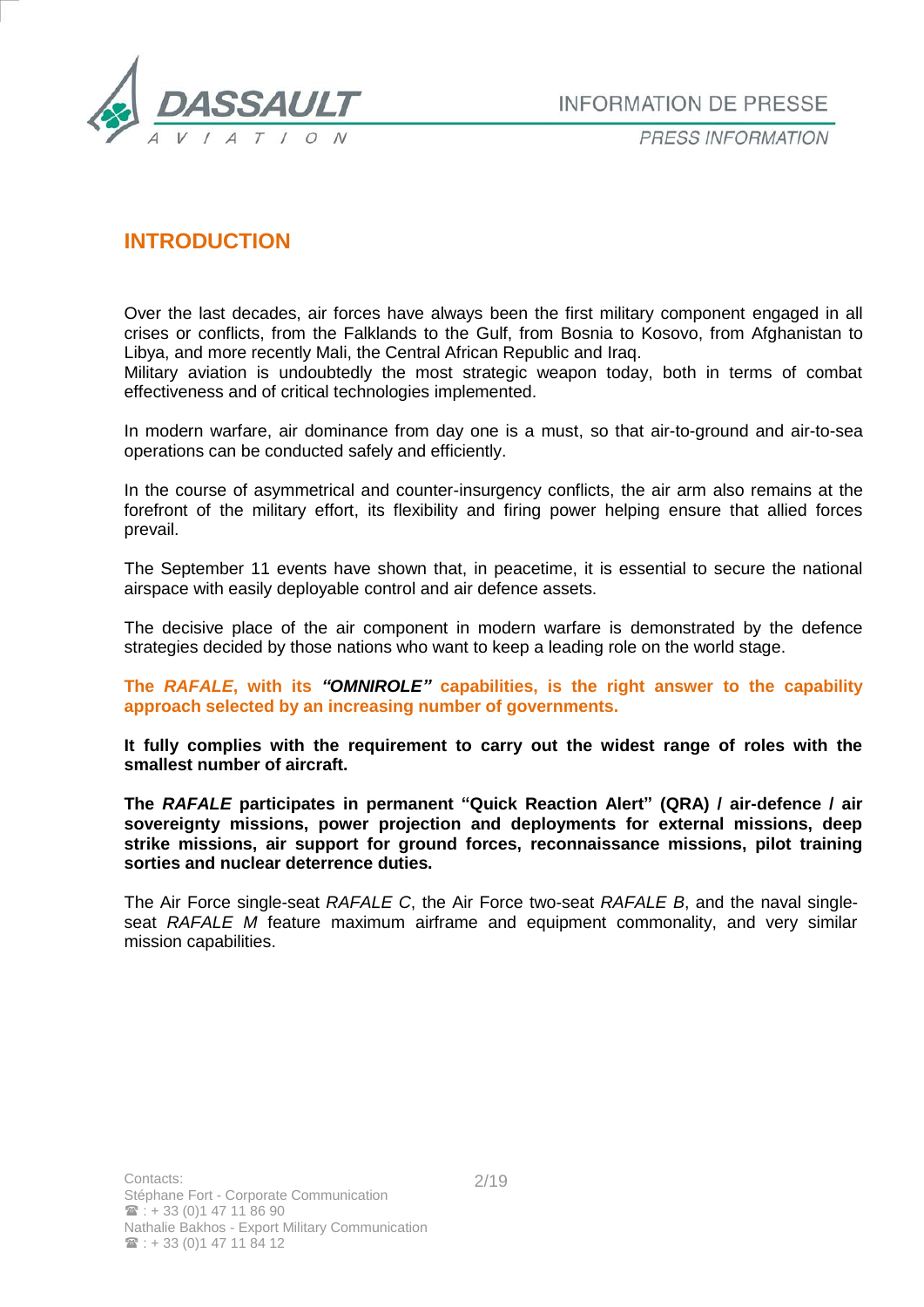

#### **Lessons learned from the latest conflicts where air power was used, can be summarized into four overarching expectations about weapon systems by political decision makers:**

- **"Versatility"**, that is the capability, with the same system, to perform different missions,
- **"Interoperability"**, or the ability to fight in coalition with the allies, using common procedures and standards agreements, and collaborating and communicating in realtime with other systems,
- **"Flexibility"**, which can be illustrated by the ability to conduct several different missions in the course of the same sortie **(***"OMNIROLE"* **capability).** With this capability, it is possible to switch instantly on the demand of a political decision maker, from a coercion mission ("strike force") to a preventive mission (a dissuasive low-altitude, high-speed "show of force"), or even to cancel a mission until the last second (reversibility),
- **"Survivability"**, that is the capability to survive in a dense threat environment thanks to stealthiness and / or to advanced electronic warfare systems.

**The** *"OMNIROLE" RAFALE* **combines all these advantages: it is relevant against both traditional and asymmetrical threats, it addresses the emerging needs of the armed forces in a changing geopolitical context, and it remains at the forefront of technical innovation.** 

Thanks to its versatility, its adaptability and its ability to meet all air mission requirements, the *RAFALE* is the "poster child" transformational fighter which provides a way forward to air forces confronted to the requirement of doing "more" with "less", in an ever-changing strategic and economic environment.

**Of a moderate size, yet extremely powerful, superbly agile and very discrete, the latest type of combat aircraft from** *DASSAULT AVIATION* **does not only integrate the largest and most modern range of sensors, it also multiplies their efficiency with a technological breakthrough, the "multi-sensor data fusion".**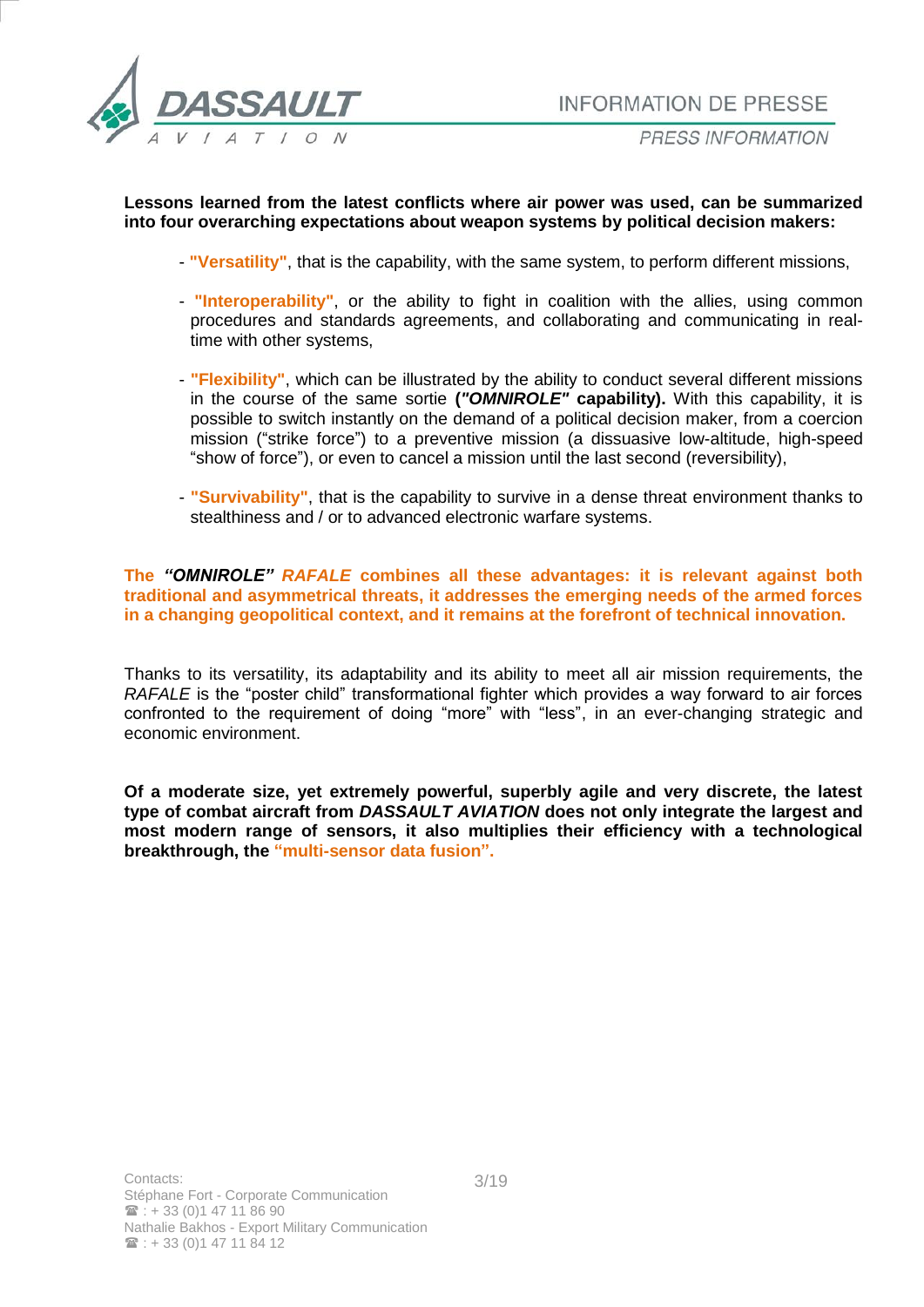

PRESS INFORMATION

# **I. -** *"OMNIROLE"* **BY DESIGN**

When the *RAFALE* programme was launched, the French Air Force and French Navy published a joint requirement for an omnirole aircraft that would have to replace the seven types of combat aircraft then in operation.

The new aircraft would have to be able to carry out a very wide range of missions:

- **- Air-defence / air-superiority,**
- **- Anti-Access/Aera Denial,**
- **- Reconnaissance,**
- **- Close air support,**
- **- Dynamic Targeting,**
- **- Air-to-ground precision strike / interdiction,**
- **- Anti-ship attacks,**
- **- Nuclear deterrence**,
- **buddy-buddy refuelling.**

These requirements were taken into account from the start of the *RAFALE's* development, leading engineers to invent an aircraft which goes beyond the needs of each type of mission.

**Versatile and best in all categories of missions, the** *RAFALE* **is a true "Force Multiplier".**

The *RAFALE* has exhibited a remarkable survivability rate during the latest French Air Force and Navy operations, thanks to an optimized airframe and to a wide range of smart and discrete sensors. It is slated to be the French armed forces prime combat aircraft until 2040 at least.

# **II. - A FULLY OPTIMIZED AIRFRAME**

#### **The** *RAFALE***, a fully "***OMNIROLE***" fighter, is available in three variants:**

- the *RAFALE C* single-seater operated from land bases,
- the *RAFALE M* single-seater for carrier operations,
- the *RAFALE B* two-seater flown from land bases.

All three variants share a common airframe and a common mission system, the differences between naval and land versions being mainly limited to the undercarriage and to the arresting hook.

## **II-1 - Airframe - Materials - Flight control system**

The *RAFALE* features a delta wing with close-coupled canards. In-house research in computational fluid dynamics has shown the specific benefits of close coupling between the wings and the canards: it ensures a wide range of centre of gravity positions for all flight conditions, as well as benign handling throughout the whole flight envelope.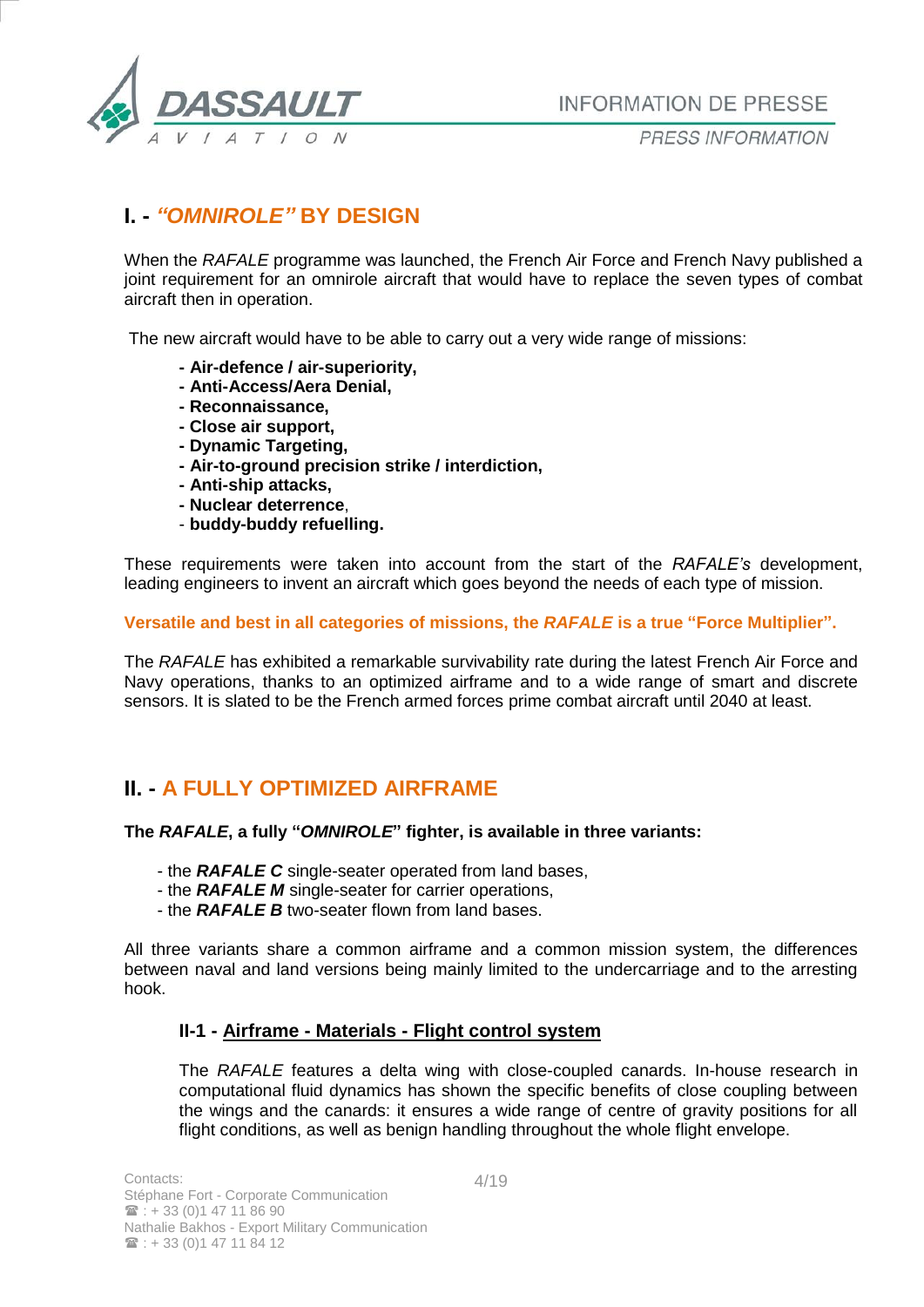

PRESS INFORMATION

The close-coupled canards / delta wing configuration is key to the combat performance of the *RAFALE*: even at high angle-of-attack, it remains fully agile, and its range performance in strike missions with heavy weapon loads is unmatched for such a compact design.

An advanced digital "Fly-by-Wire" (FBW) Flight Control System (FCS) provides for longitudinal stability and superior handling performance. The FCS is quadruple redundant with three digital channels and one separately designed analogue channel, with no mechanical back-up: design independence between channels is key to avoiding simultaneous anomalies on all channels.

The Flight Control System of the *RAFALE* attains the highest level of flight safety by leveraging on the extensive experience of *DASSAULT AVIATION* in Fly-by-Wire technology: **over one million flight hours without a single accident caused by the FCS.**

The *RAFALE* is safe and easy to fly in all flight regimes, featuring the same precise, yet benign handling performance in all load-out configurations throughout the flight envelope.

The flight control system of the *RAFALE* offers auto flight in terrain following mode in all weather conditions, allowing the *RAFALE* to fly unobserved in the opponent's airspace: an important survivability factor in a high threat environment.

The radar cross section of the airframe has been kept to the lowest possible value by selecting the most adequate outer mould line and materials. Most of the stealth design features are classified, but some of them are clearly visible, such as the serrated patterns on the trailing edge of the wings and canards.

#### *DASSAULT AVIATION* **has long been recognised for designing sturdy airframes that sustain over 30 years of operation without heavy structural upgrades.**

Thanks to the *DASSAULT AVIATION* unique know-how in finite element modelisation, the *RAFALE* airframe fatigue is monitored with the same gauge-free concept which has proved its worth on the *MIRAGE 2000* fleet.

Composite materials are extensively used in the *RAFALE* and they account for 70% of the wetted area. They also account for the 40% increase in the max take-off weight to empty weight ratio compared with traditional airframes built of aluminium and titanium.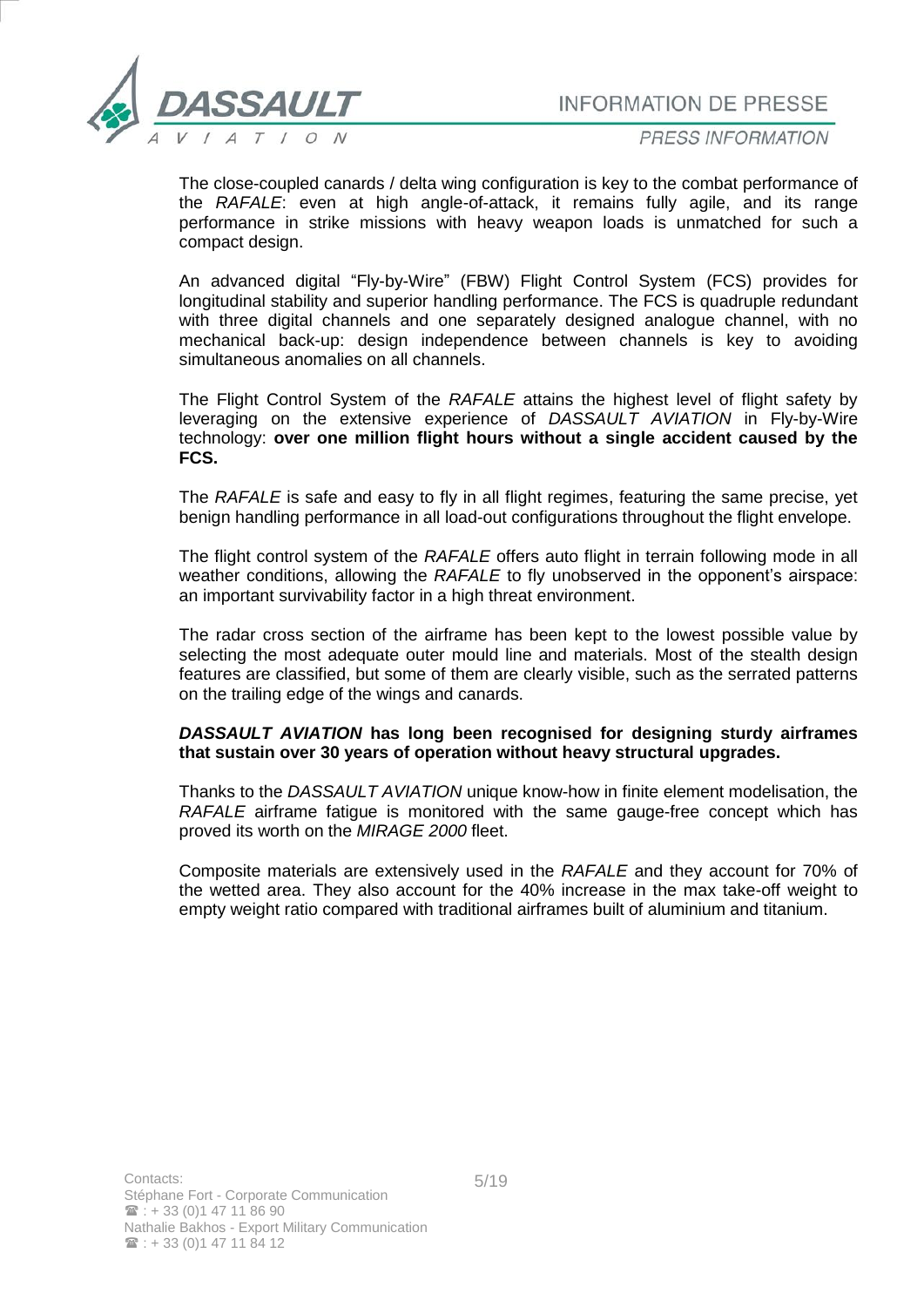

**PRESS INFORMATION** 

## **II-2 - The** *M88* **- a new generation engine**

**The** *M88-2* **is a new-generation turbofan engine offering a high thrust-to-weight ratio with easy maintainability, high despatch reliability and lower operating costs.**

The *M88-2* incorporates advanced technologies such as integrally bladed compressor disks ("blisks")*,* a low-pollution combustor with smoke-free emissions, single-crystal highpressure turbine blades, ceramic coatings, and composite materials.

The *M88-2* powerplant is rated at 10,971 lbs dry and 16,620 lbs with afterburner. It is equipped with redundant "Full Authority Digital Engine Control" (FADEC), which provides for carefree engine handling anywhere in the flight envelope: the throttle can be slammed from combat power to idle and back to combat power again, with less than three seconds from idle to full afterburner.

Launched in 2008, the *M88* TCO ("Total Cost of Ownership") programme was initiated to further improve engine durability and bring support costs down. Capitalising on the ECO project, *SNECMA* was able to upgrade the high-pressure compressor and the highpressure turbine of the *M88-2*: cooling is ameliorated and stronger components have been introduced, boosting durability by up to 50%. Life expectancy between overhaul has been considerably expanded for a number of modules, helping further minimise the impact of planned maintenance on engine availability.

The *M88* is the subject of a constant improvement effort by *SNECMA*, leading to the latest *M88-4E* version, which builds on the TCO programme. This version, which offers a longer engine life, is now fully operational. Production deliveries began in 2012, and *RAFALE* aircraft now comes out of the production line fitted with *M88-4Es*.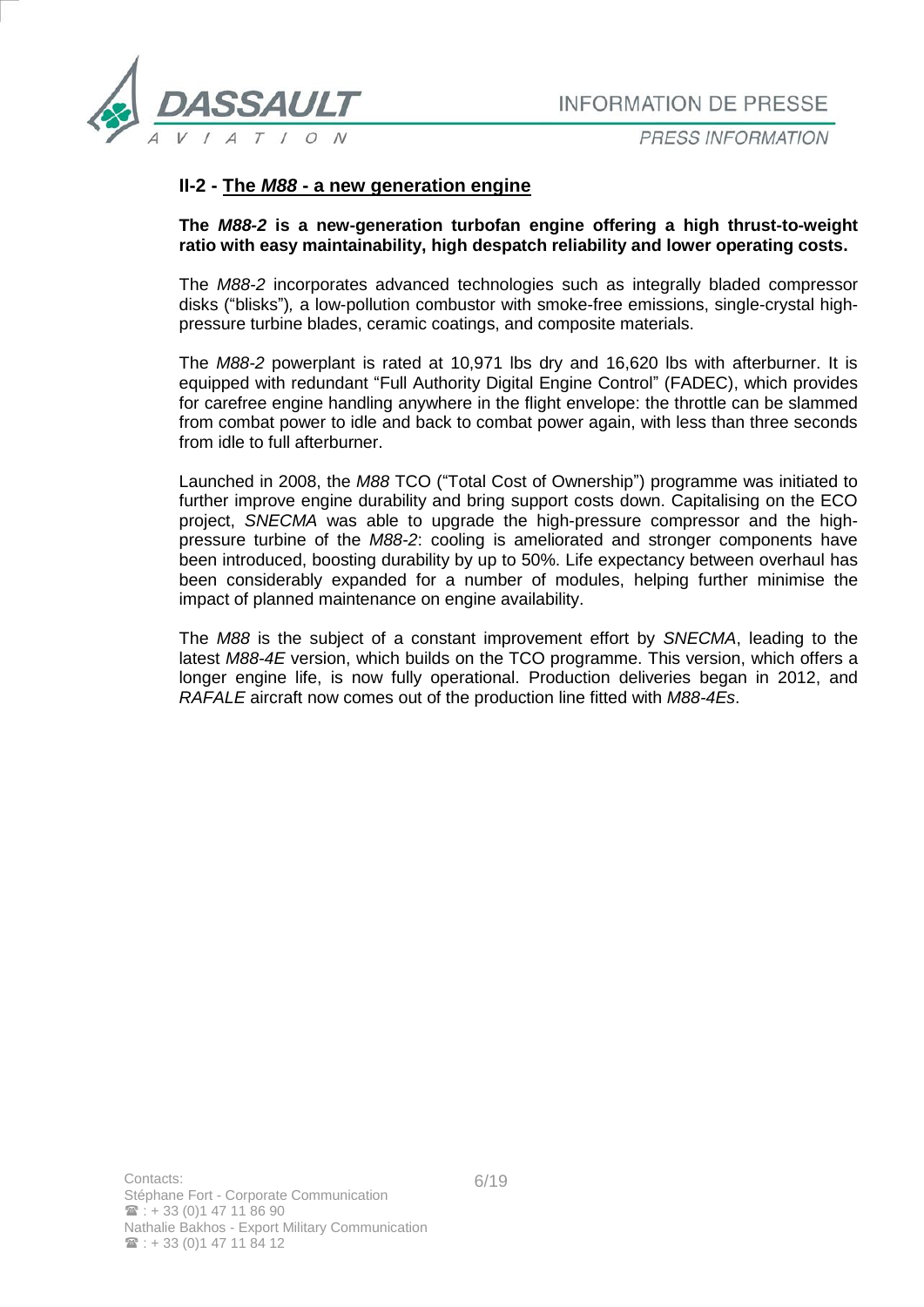

# **III. - A WIDE RANGE OF SMART AND DISCRETE SENSORS**

## **III-1 -** *RBE2* **/ AESA - "Active Electronically Scanned Array" radar**

**The** *RAFALE* **is the first operational - and so far, the only - European combat aircraft to use an electronic scanning radar.** Developed by *THALES*, the *RBE2* radar has benefited from a massive research effort and from *THALES*' unmatched know-how based on past experience. Compared to radars with conventional antennas, unprecedented levels of situational awareness are attained with earlier detection and tracking of multiple targets.

#### **With its superior beam agility and its enormous computing power, the** *RBE2* **offers outstanding performance that cannot be replicated by mechanical scanning radars.**

In October 2012, the first *RAFALE* fighter equipped with an "Active Electronically Scanned Array" (AESA) *RBE2* radar was delivered to the French MoD. The AESA provides a wide range of functions:

- All-aspect look-up and look-down detection and tracking of multiple air targets for close combat and long-range interception, in all weather and in severe jamming environments,
- Ability to track targets in, or out of the search domain, bringing the ultimate advantage in air combat,
- Real time generation of three-dimensional maps for terrain-following above uncharted terrain in blind conditions. The *RAFALE* is the sole new generation combat aircraft to currently propose such a function,
- Real time generation of high resolution 2D ground maps for navigation updates and detection, identification and designation of ground targets,
- Detection and tracking of multiple naval targets.

**The** *RBE2-***AESA is fully compatible in terms of detection range with the upcoming long range** *METEOR* **air-to-air missile. The AESA offers an unprecedented growth-potential for the future.**

**In those situations where discretion becomes the single most important tactical factor, the** *RAFALE* **can rely on several other sensor systems:**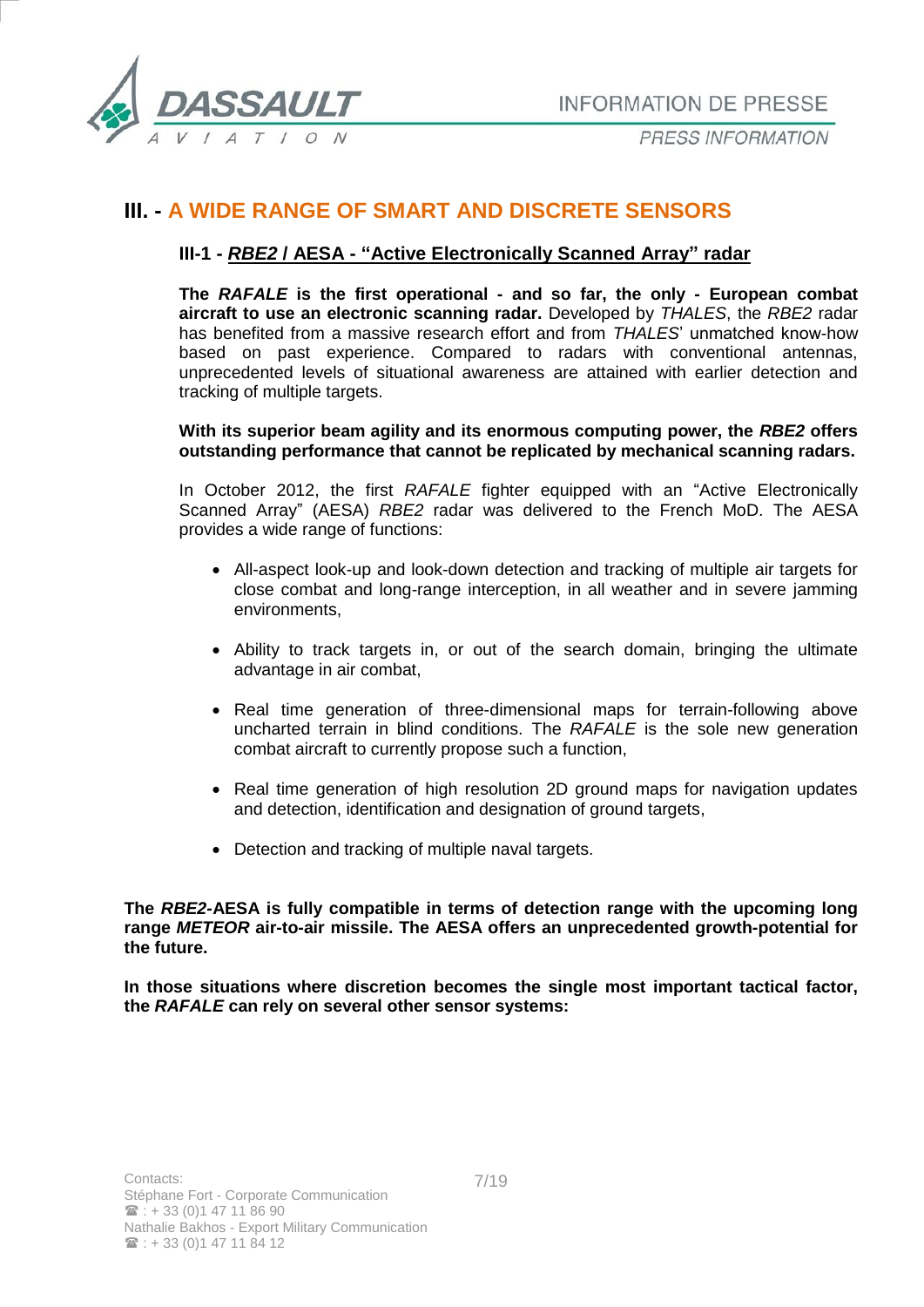

## **III-2 - "Front Sector Optronics" -** *FSO*

Developed by *THALES*, the "Front Sector Optronics" (FSO) system is fully integrated into the aircraft. Operating in the optronic wavelengths, it is immune to radar jamming and it provides covert long-range detection and identification, high resolution angular tracking and laser range-finding for air, sea and ground targets.

**The FSO's powerful TV sensor (cued by the** *RAFALE's* **active and passive sensors) is truly valuable to positively identify targets in situations where a visual contact is required by the rules of engagement.**

### **III-3 -** *SPECTRA* **- internal Electronic Warfare suite**

**Jointly developed by** *THALES* **and** *MBDA***, the** *SPECTRA* **internal "Electronic Warfare" (EW) system is the cornerstone of the** *RAFALE's* **outstanding survivability against the latest airborne and ground threats.** 

It is fully integrated with other systems in the aircraft, and it provides a multi-spectral threat warning capability against hostile radars, missiles and lasers.

The *SPECTRA* system carries out reliable long-range detection, identification and localisation of threats, allowing the pilot to instantly select the most effective defensive measures based on combinations of radar jamming, infrared or radar decoying and evasive manoeuvres.

The angular localisation performance of the *SPECTRA* sensors makes it possible to accurately locate ground threats in order to avoid them, or to target them for destruction with precision guided munitions.

The outstanding capability of *SPECTRA* regarding airborne threat localisation, is one of the keys of the *RAFALE's* superior situational awareness.

Also instrumental in *SPECTRA*'s performance is a threat library that can be easily defined, integrated and updated on short notice by users in their own country, and in full autonomy.

*SPECTRA* now includes a new generation missile warning system that offers increased detection performance against the latest threats.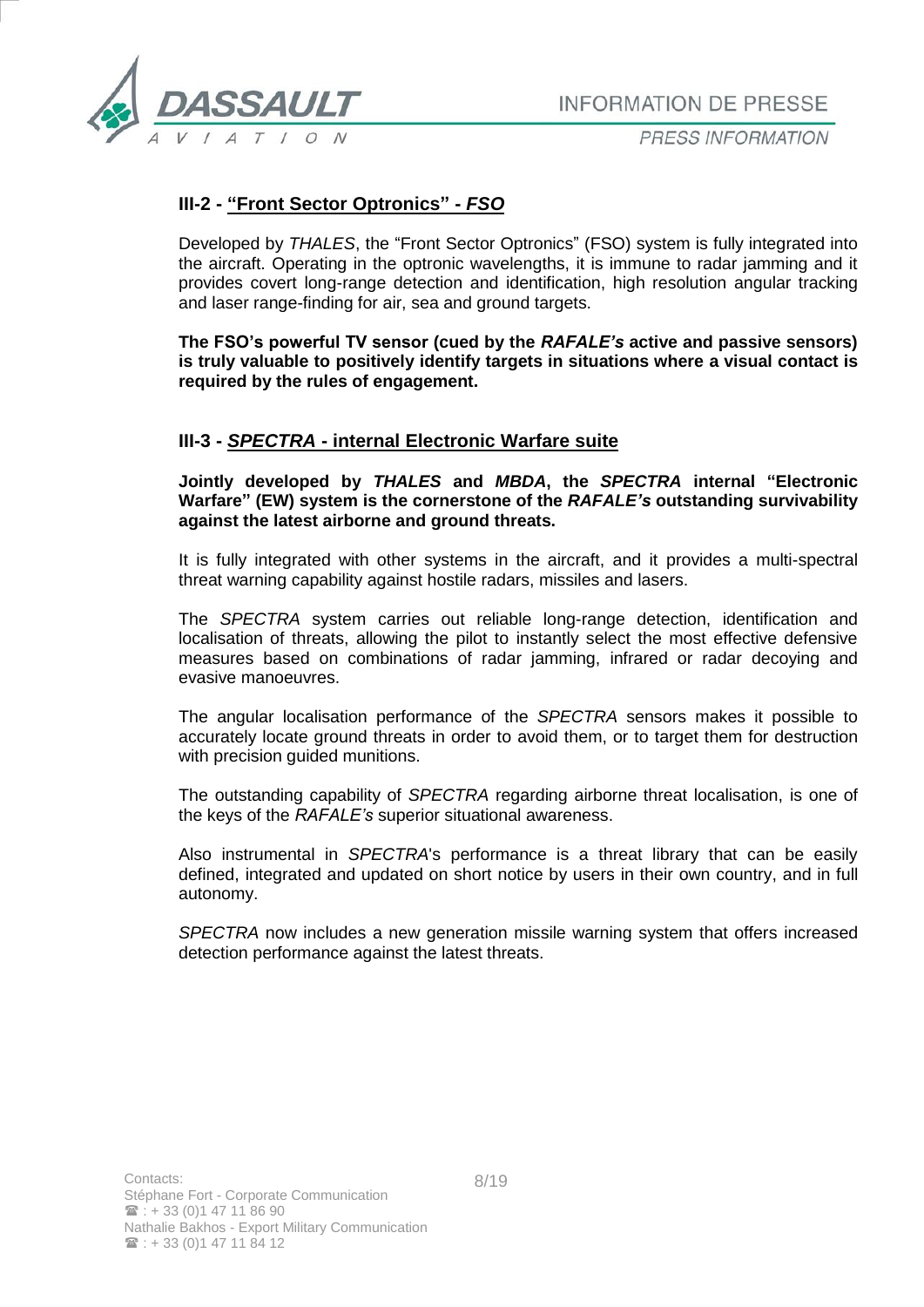

PRESS INFORMATION

## **III-4 - Net-centric capability**

The net-centric capability of the *RAFALE* hinges on its open architecture, its data fusion software and its compatibility with a variety of data links, which "plug" the *RAFALE* into the integrated battlespace.

A secure high-rate data link is provided to share data in combined air operations in real time with other aircraft in the formation, airborne and surface command and control centres, tactical air controllers or other friendly assets. The Link 16 data link is also available to those customers cleared to operate it.

**The** *RAFALE***'s interoperability, as part of a multinational operation, has been demonstrated on countless occasions, and Link 16 as well as non-NATO solutions can be provided to meet various customers' requirements.**

## **III-5 -** *DAMOCLES* **- Laser designation pod**

**The** *DAMOCLES* **laser designator pod designed by** *THALES***, brings full day and night laser designation capability to the** *RAFALE,* **with metric precision. It permits laser-guided weapons to be delivered at stand-off range and altitude.** 

The IR sensor of the *DAMOCLES* pod operates in the mid-wave infrared band, allowing it to retain its effectiveness in warm and / or humid conditions.

*DAMOCLES* **is interoperable with all existing laser-guided weapons.**

### **III-6 -** *AREOS* **- Recce pod - with real-time transmission**

For both strategic and tactical reconnaissance missions, the French Armed Forces have adopted the new generation *THALES AREOS* reconnaissance system for the *RAFALE*.

**As demonstrated in Libya, Mali, the Central African Republic and Iraq, this hightech, day and night equipment can be used in a wide range of scenarios, from stand-off distance at high altitude down to high speed and extremely low-level.** 

**The outstanding performance of** *AREOS* **in stand-off reconnaissance makes it a sensor with a true pre-strategic value.**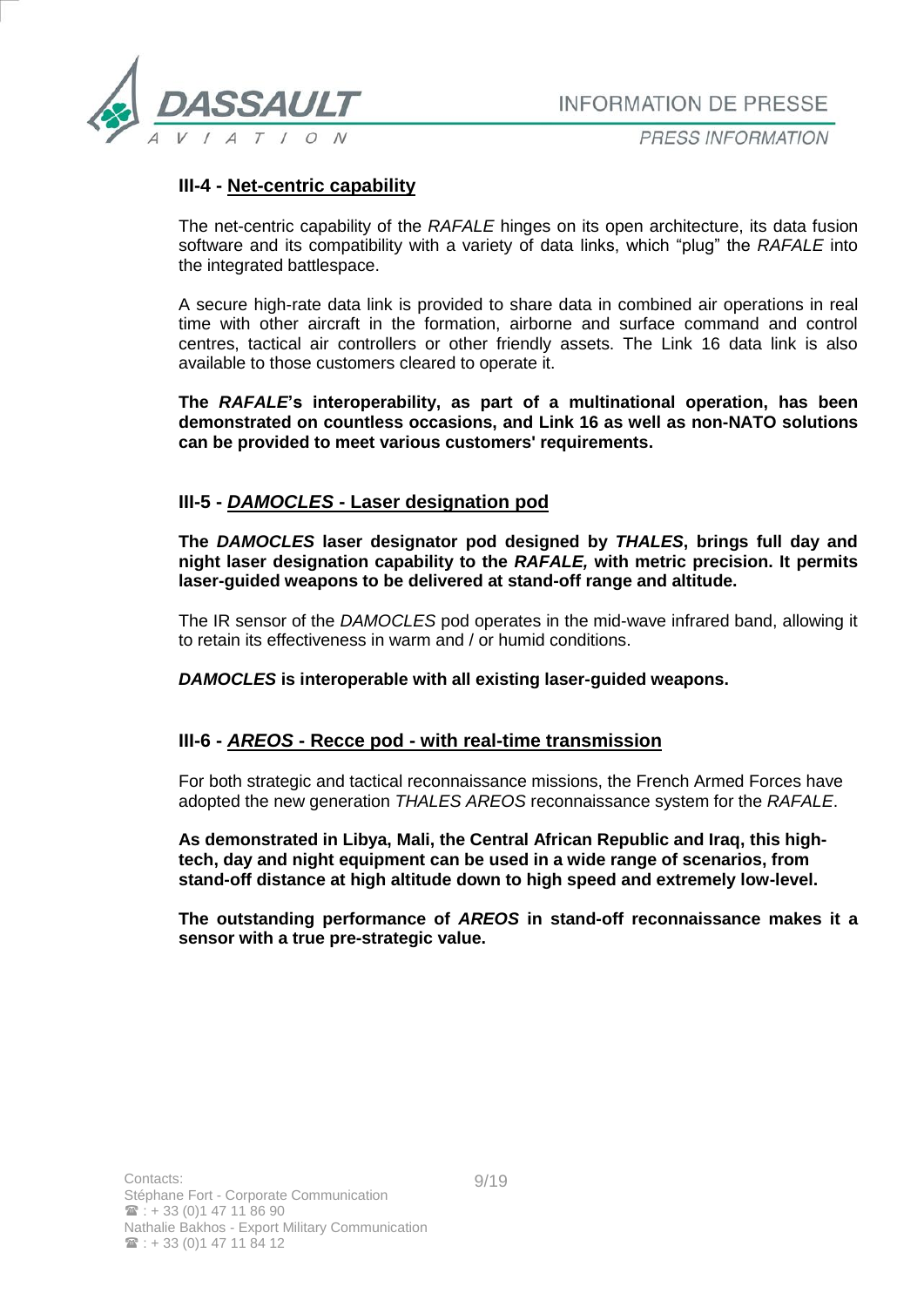

PRESS INFORMATION

# **IV. - THE SHEER POWER OF MULTISENSOR DATA FUSION**

**What makes the essential difference is the** *RAFALE's* **"multi-sensor data fusion" process running on data provided by all the sensors of the aircraft.** 

**In essence, the "multi-sensor data fusion" concept implemented into the** *RAFALE* **allows the pilot to act as a true "tactical decision maker", rather than being only a sensor operator.**

The core of these enhanced capabilities of the *RAFALE* lies in a new "Modular Data Processing Unit" (*MDPU*) incorporating "commercial off the shelf" (COTS) elements. It is composed of up to 19 flight "line-replaceable units" (LRUs), with 18 of them individually providing 50 times the processing power of a typical mission computer employed in previous generation fighters.

The *MDPU* is the cornerstone of the upgradeability of the *RAFALE*. It allows a seamless integration of new weapons and new capabilities to maintain the warfighting relevance of the *RAFALE* over the years as tactical requirements evolve, and as the computer industry keeps rolling out new generations of processors and software.

The "multi-sensor data fusion" provides a link between the battlespace surrounding the aircraft and the pilot's brain with its unique ability to grasp the outcome of tactical situations and make sensible decisions.

**It hinges on the computing power of the** *MDPU* **to process data from the** *RBE2***-AESA radar, the "Front Sector Optronic" (***FSO***) system, the** *SPECTRA* **EW system, the IFF, the** *MICA* **infrared seekers, and the data link.**

### **IV-1 – "Multi-sensor data fusion"**

**Implementation of the "multi-sensor data fusion" into the** *RAFALE* **translates into accurate, reliable and strong tracks, uncluttered displays, reduced pilot workload, quicker pilot response, and eventually into increased situational awareness.**

#### **It is a full automated process carried out in three steps:**

- 1. Establishing consolidated track files and refining primary information provided by the sensors,
- 2. Overcoming individual sensor limitations related to wavelength / frequency, field of regard, angular and distance resolution, etc, by sharing track information received from all the sensors,
- 3. Assessing the confidence level of consolidated tracks, suppressing redundant track symbols and decluttering the displays.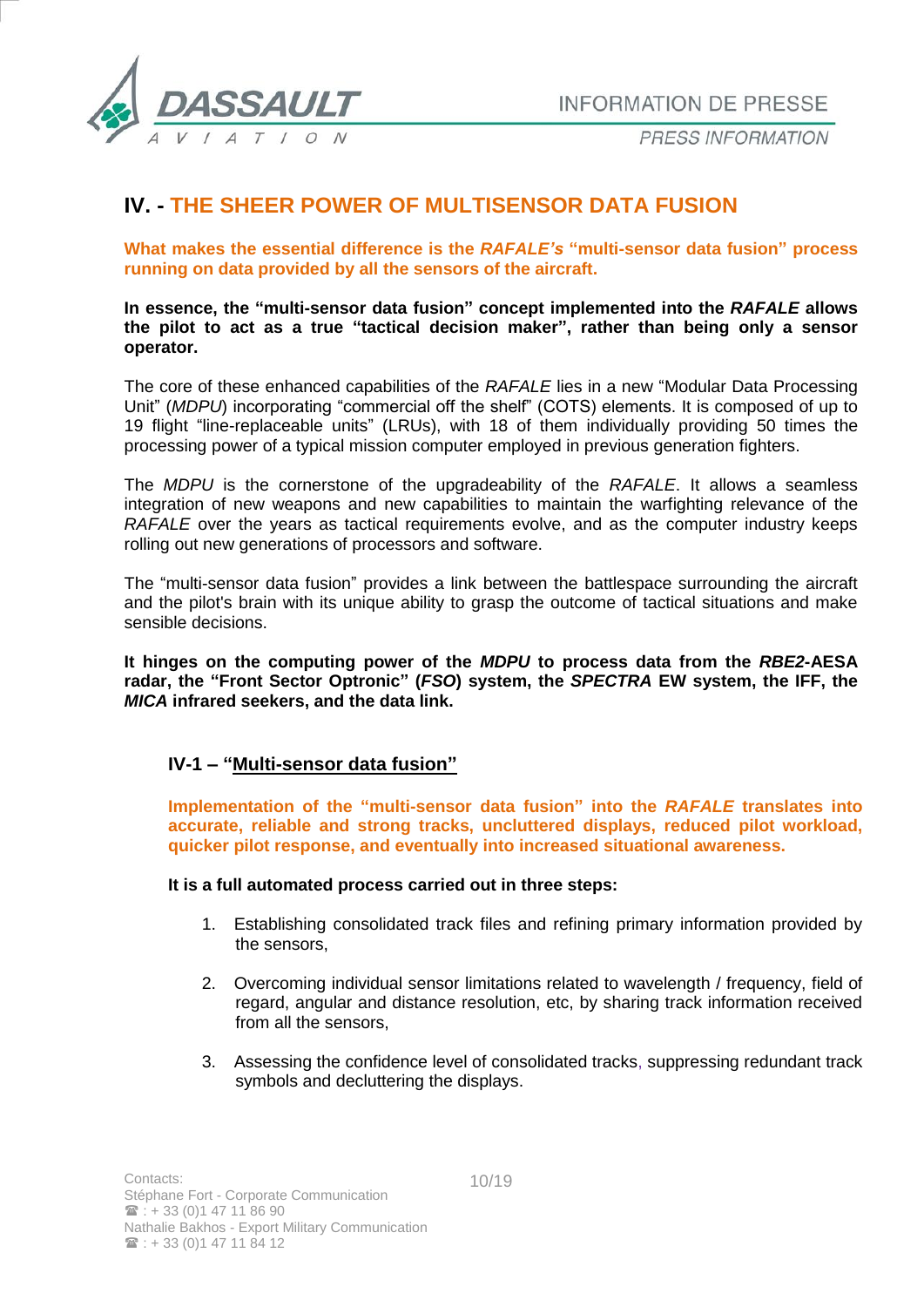

## **IV-2 - A unique "Man-Machine Interface" (MMI)**

*DASSAULT AVIATION* has developed a very easy to use pilot interface (MMI), combining the "Hands on Throttle and Stick" (HOTAS) control concept with touch screens.

It relies on a highly integrated suite of equipment with the following capabilities:

- **For short-term actions**, head-up flying using a wide-field-of-view holographic "Head-up Display" (HUD),
- **For medium and long-term actions**, analysis of the tactical situation as a whole (the "big picture"), using a multi-image "Head-Level Display" (HLD). The HLD picture is focused at the same distance as the HUD picture to allow for fast eye transitions between head-up and head-down displays and the external world's view,
- **Management of system resources** via the left and right colour touch screens.

**The comprehensive design of the cockpit provides for everything that aircrews can expect from an** *"OMNIROLE"* **fighter: a wide field of view at the front, on both sides, and at the rear, a superior agility, an increased G-protection with 29° tilted seats, and an efficient air conditioning system demonstrated under all climates.**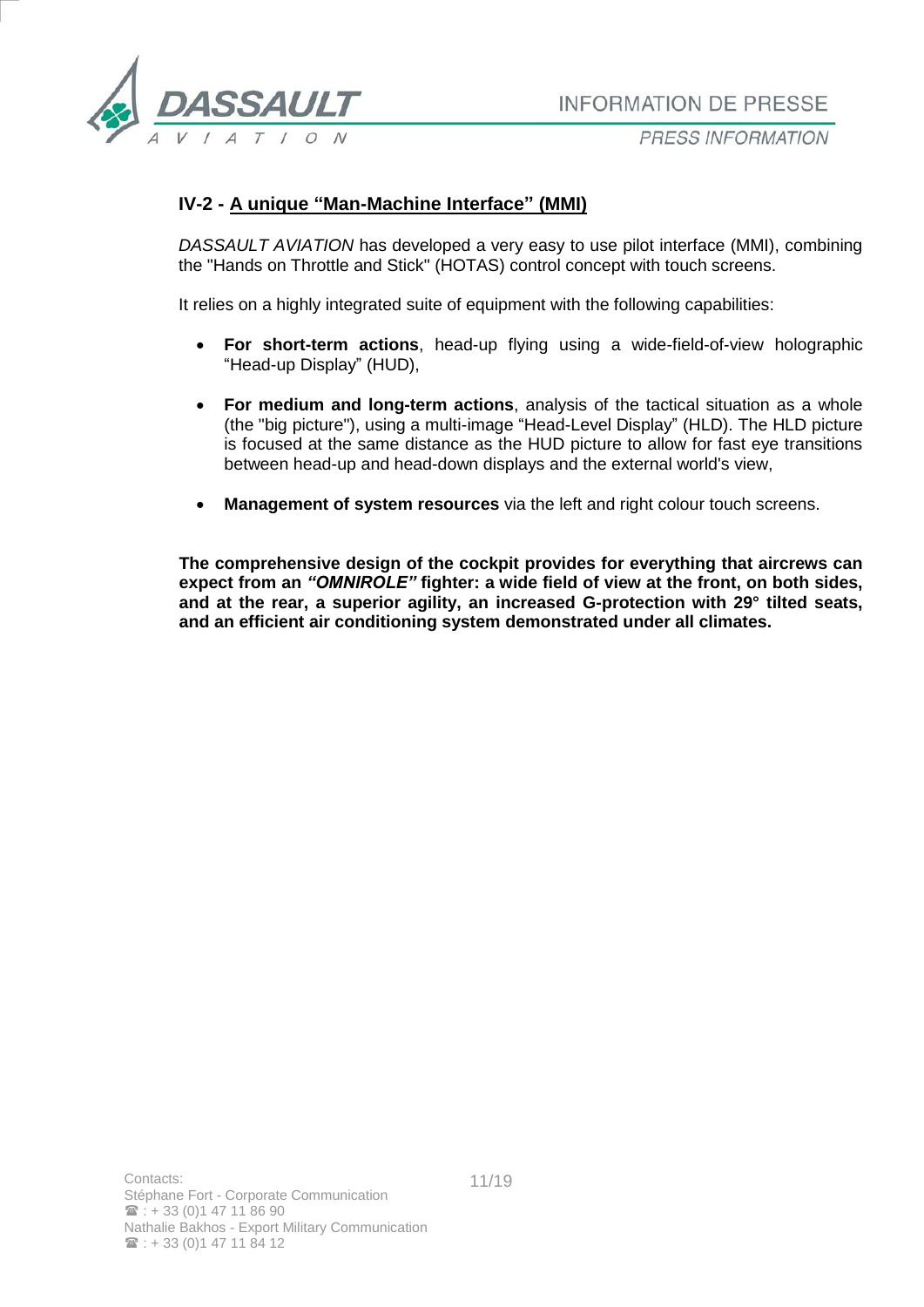

PRESS INFORMATION

# **V. - A FULL RANGE OF ADVANCED WEAPONS**

### **The mission system of the** *RAFALE* **has the potential to integrate a variety of current and future armaments.**

The *RAFALE* has been cleared to operate the following weapons:

- The **MICA** air-to-air "Beyond Visual Range" (BVR) interception, combat and self-defence missiles, in their IR (heat-seeking) and EM (active radar homing) versions. The *MICA* can be used within visual range (WVR) and beyond visual range (BVR).
- The **HAMMER** (standing for Highly Agile and Manoeuvrable Munition Extended Range) modular, rocket-boosted air-to-ground precision guided weapon series, fitted with INS/GPS or INS/GPS/IIR (imaging infra-red) guidance kits, or with the upcoming INS/GPS/laser guidance kit.
- The **SCALP** long-range stand-off missile,
- The **AM39 EXOCET** anti-ship missile,
- **Laser-guided bombs**,
- The 2500 rounds/min *NEXTER 30M791* 30 mm **internal cannon**, available on both single and two-seaters,
- The upcoming **METEOR** long-range air-to-air missile.

#### **The** *RAFALE***'s stores management system is Mil-Std-1760 compliant, which provides for easy integration of customer-selected weapons.**

With its 10-tonne empty weight, the *RAFALE* is fitted with 14 hard points (13 on the *RAFALE M*). Five of them are capable of drop tanks and heavy ordnance. Total external load capacity is more than nine tonnes (20,000 lbs.).

"Buddy-buddy" refuelling missions can be carried out in portions of the airspace out of reach of dedicated and vulnerable tanker aircraft.

**With its outstanding load-carrying capability and its advanced mission system, the**  *RAFALE* **can carry out both air-to-ground strikes, as well as air-to-air attacks and interceptions during the same sortie.** 

**It is capable of performing several actions at the same time, such as firing air-to-air missiles during a very low altitude penetration phase: a clear demonstration of the true**  *"OMNIROLE"* **capability and outstanding survivability of the** *RAFALE***.**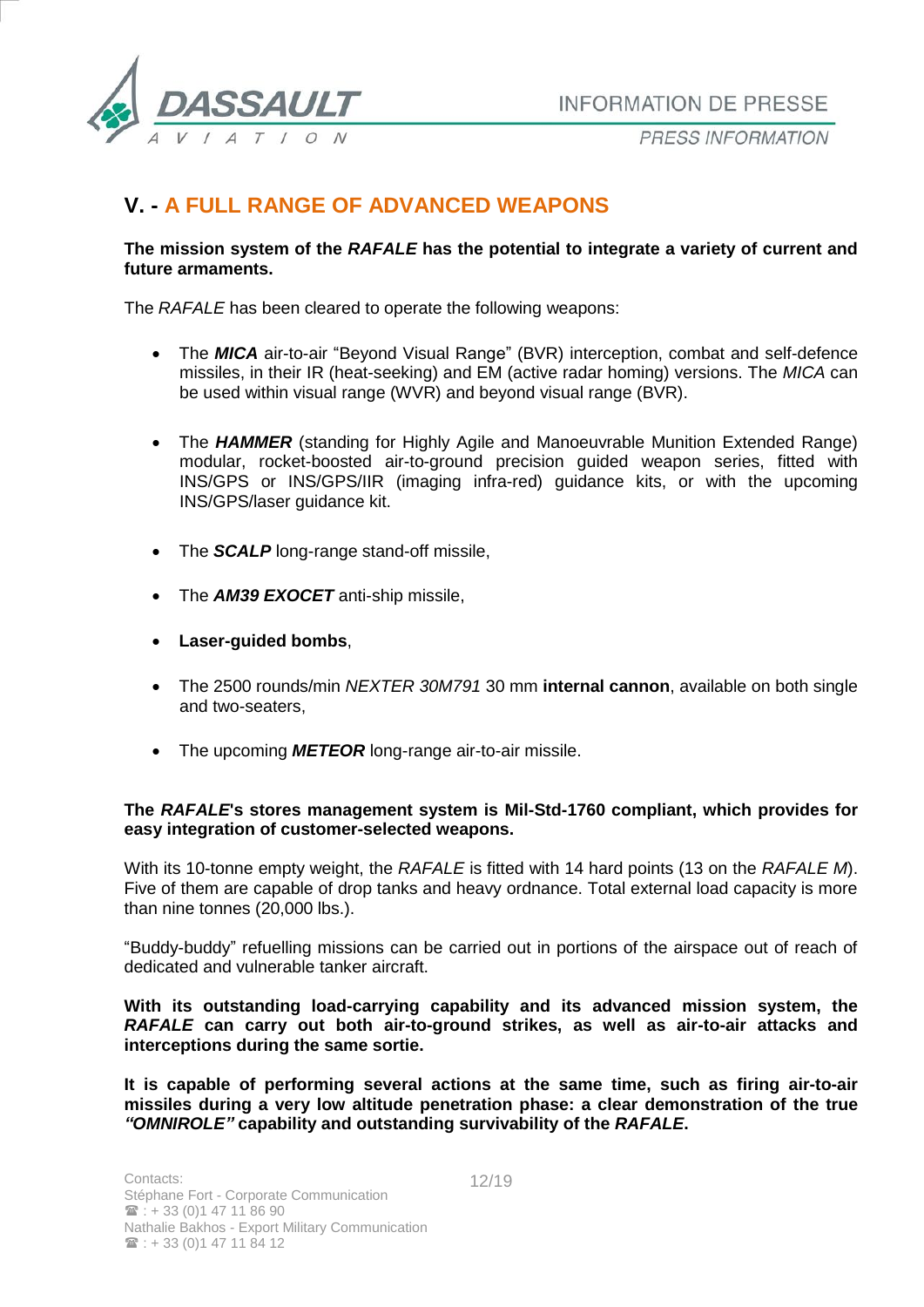

# **VI. – MISSION READY WITH LOW OPERATING COSTS**

## **VI-1 - Built-in supportability**

The *RAFALE* supportability and mission readiness claims are supported by the undisputed track record of the earlier generation of French fighters, such as the combat-proven *MIRAGE 2000*.

From the early beginning of the development phase, the French MoD assigned very stringent "integrated logistic support" (ILS) requirements to the *RAFALE* programme. "Computer aided design" (CAD) with the *Dassault Systèmes CATIA* software suite, concurrent engineering and bold technological choices ultimately produced an ILS system that exceeds the original supportability requirements.

#### **The following examples, selected from a range of unique and innovative features, demonstrate the advance in reliability, accessibility and maintainability brought by the**  *RAFALE***:**

- Based on 20 years plus of experience gained on the *MIRAGE 2000*, integrated testability of the Weapon Delivery and Navigation System (WDNS) has proven itself. Accordingly, it has been decided on the *RAFALE* to extend it to all aircraft systems. **Thanks to accurate and comprehensive testability features, it allows targeted replacements to be made on the flight line**, down to electronic circuit boards and specific components.
- **Human factors engineering work has been conducted with** *CATIA* in order to ensure the accessibility of the components within aircraft bays, so that all flight line operations can be carried out by a single technician. Special attention has been paid to minimizing the duration of these operations and the occurrence of errors.
- **The centralised armament safety system** makes all safety pins and last chance / end-ofrunway actions unnecessary, minimising the risk of errors and accidents, and contributing to achieve an unbeatable "turn around time" (TAT).
- **Precision manufacturing techniques together with the use of** *CATIA* **eliminate time**consuming boresighting procedures following cannon, head-up display (HUD) or radar exchanges.
- **The groundbreaking design of the** *M88* suppresses the requirement for a check on a dedicated engine test bench before reinstalling it back on the aircraft.
- Deployments on forward operating bases, including austere airfields, have been made easier by **keeping ground support equipment to a minimum**:
	- o The *RAFALE* is fitted with an on-board oxygen generation system (OBOGS) which suppresses the need for liquid oxygen re-filling. Ground support equipment for the production and transportation of oxygen is no longer required
	- o Optronics are cooled by a closed-loop nitrogen circuit, which negates the need for a dedicated nitrogen supply chain.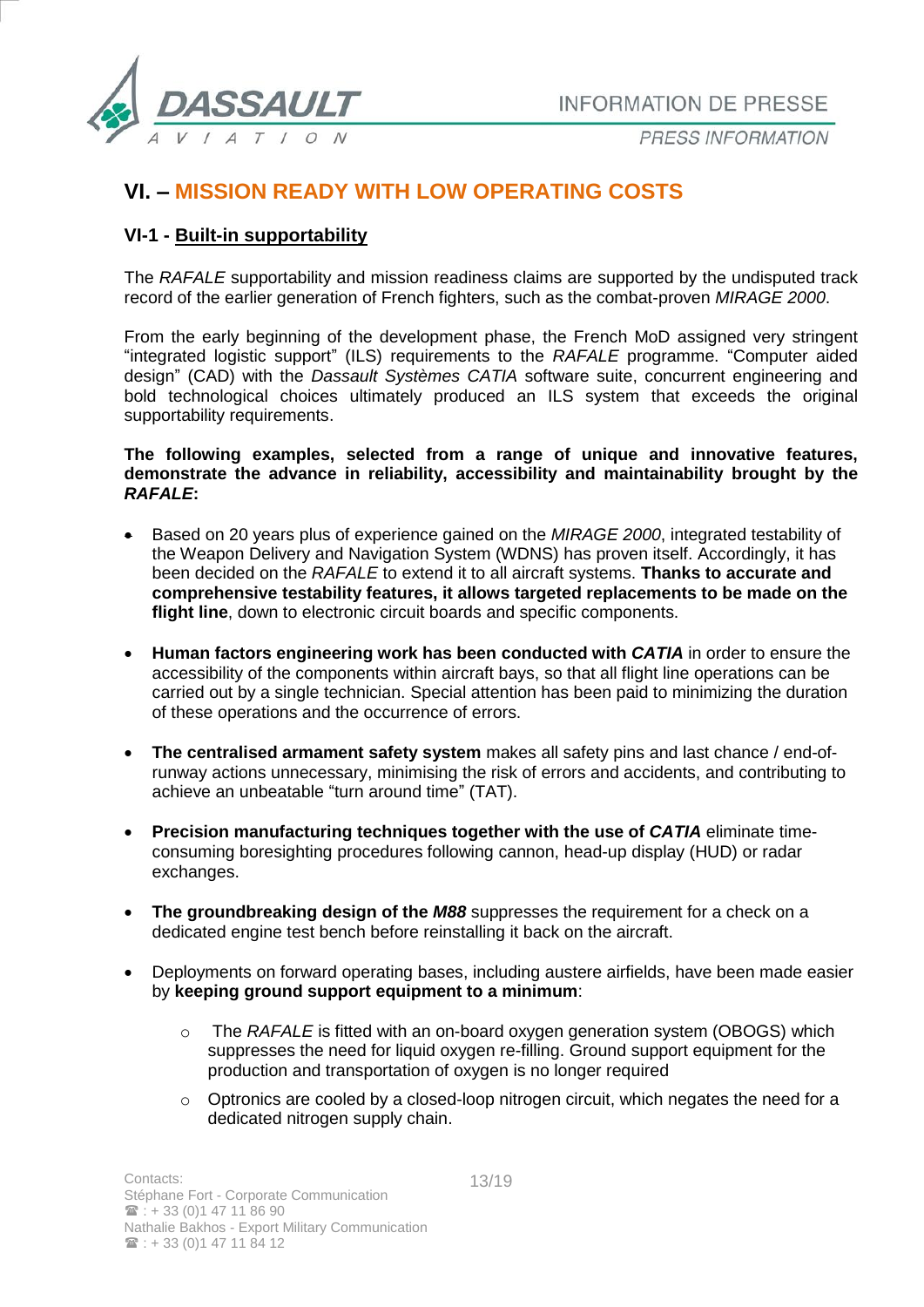

- o The built-in auxiliary power unit (APU) makes engine start-up possible even when no ground power cart is available.
- o All ground support equipment is compact and foldable in order to be easily transportable by air. It can be used without external power. And only two types of carriages and cradles are necessary to perform all armament loading / unloading.

All these maintainability features have been thoroughly assessed and validated by French Navy and French Air Force maintainers.

## **VI-2 - An affordable high-tech fighter**

**Thanks to its outstanding reliability, the** *RAFALE* **has lower maintenance costs.** 

- Its unique maintenance concept results in a **lighter scheduled maintenance plan** with less man-hours and a smaller number of maintenance technicians.
- For all its service life, **the** *RAFALE* **does not have to leave its operational base for maintenance purposes.** It does away with costly and time-consuming airframe and engine depot level inspections required on other types of fighter aircraft, with "shop replaceable units" (SRUs) the only items to be shipped for maintenance / repair.
- A case in point is the **modular** *M88* **engine**, made up of 21 modules: all maintenance and repair can be done by returning nothing more than modules or discrete parts to the depot or to the manufacturer. No balancing procedure and **no run-up check are necessary** before returning the engine to service.
- Failure-prone systems have been eliminated early on in the design process:
	- o there is no airbrake
	- o the air intakes have no moving parts
	- o the ac generators do not have any constant speed drive (CSD)
	- o and the refuelling probe is fixed in order to avoid any deployment or retraction problem.

#### This results in **reduced spares inventory, less man-hours and less ground support equipment.**

- Another source of reduction of the required spares inventory comes from the **constant standardisation approach during the design phase**,
	- o The same part number is used at various locations on the airframe: this is made possible with precision airframe manufacturing which allows to suppress fitting and boresighting operations when installing airframe components.
	- o Left-hand and right-hand parts are identical wherever applicable (i.e. foreplanes, FCS actuators).
	- o Miscellaneous parts such as screws and electronic modules have also been included into the standardisation effort.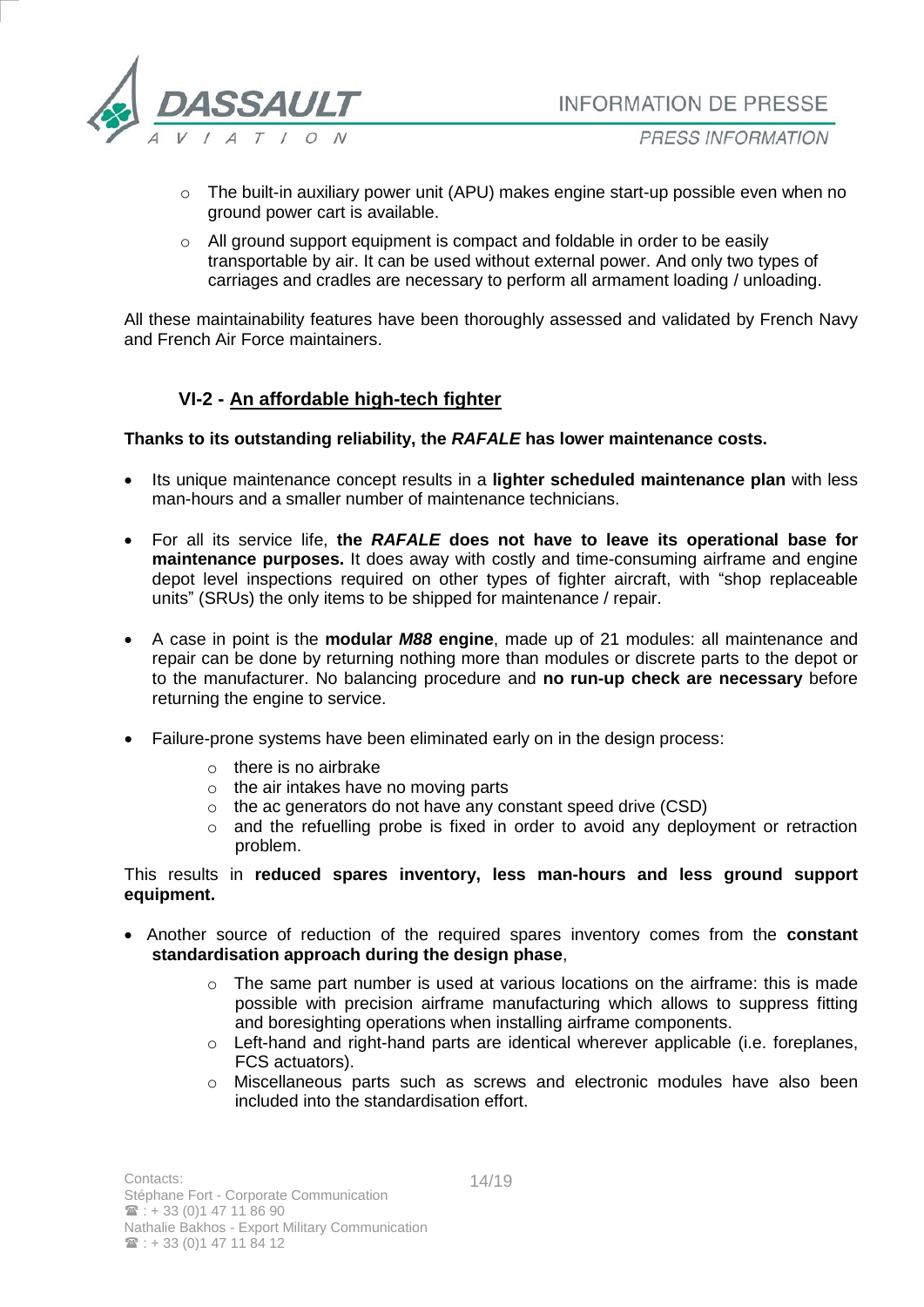

- The required spares inventory is further reduced by adapting the troubleshooting procedures to allow the **exchange of electronic circuit boards within "line replaceable units" (LRUs), rather than exchanging the LRUs**: this applies to the *RBE2* radar, the *SPECTRA* EW suite, the *MDPU* mission computer and to other equipment as well.
- **Special attention has been paid to accessibility issues:** for instance, the side-opening canopy facilitates the replacement of the ejection seat, so that two technicians can perform its removal in 10 minutes only.
- **No heavy test equipment is needed around the** *RAFALE* **on the flight line**: All checks at this level can be run by maintenance technicians on the aircraft itself.
- **No test bench is needed for the** *M88* **engine**, a remarkable first in fighter aircraft maintenance.
- Based on significant experience in corrosion protection for carrier-based aircraft (*SUPER ETENDARD*) and maritime patrol aircraft (*ATLANTIC 1/ ATLANTIQUE 2*), *DASSAULT AVIATION* has developed new **advanced corrosion protection processes** which help drive down the cost of maintenance of the *RAFALE*: corrosion issues discovered during maintenance being the perfect "show stopper" which exceeds spending targets and delays the return of aircraft to service in the most unpredictable way.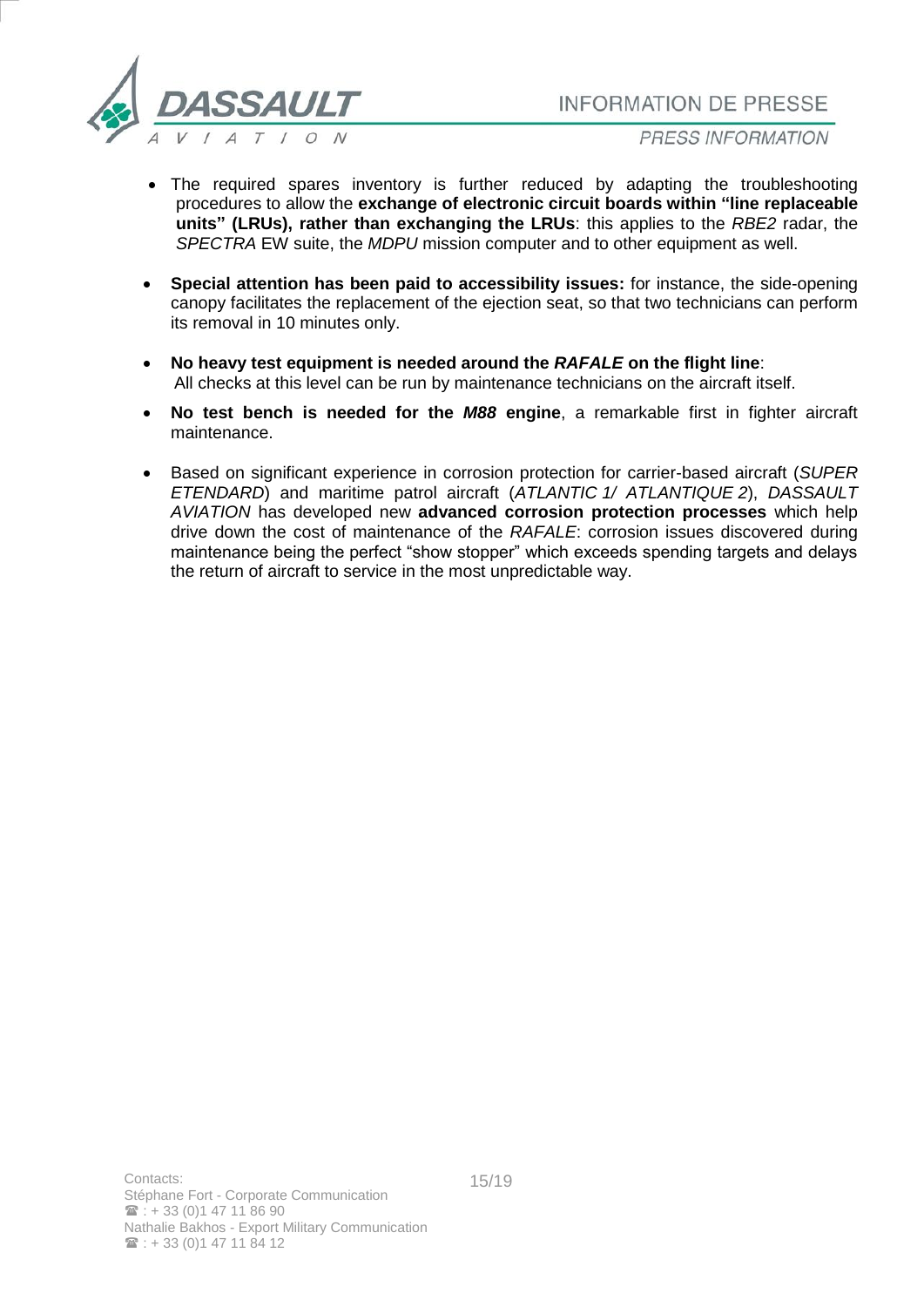

# **VII. -** *"COMBAT PROVEN"*

**From 2006 to 2011, French Air Force and Navy** *RAFALE* **fighters were engaged in countless combat missions in Afghanistan where they demonstrated a very high proficiency and a tangible military value. The** *AASM/HAMMER* **precision-guided modular air-to-surface armament,** *PAVEWAY* **laser-guided bombs, and the 30 mm cannon were employed on many occasions, scoring direct hits with remarkable precision.**

**In 2011, French Air Force and French Navy** *RAFALE* **fighters were successfully engaged in coalition operations over Libya. They were the first fighters to operate over Benghazi and Tripoli, and they carried out the whole spectrum of missions the** *RAFALE* **was designed for: air-superiority, precision strikes with** *HAMMERS* **and laser-guided bombs, deep strike with** *SCALP* **cruise missiles, Intelligence, Surveillance, Tactical Acquisition and Reconnaissance (ISTAR) and Strike Coordination And Reconnaissance (SCAR). During the Libyan conflict, hundreds of targets – tanks, armoured vehicles, artillery emplacements, storage dumps, command centres and air-defence systems (SA-3 Goa and SA-8 Gecko fixed and mobile SAM launchers) – were hit with devastating accuracy by**  *RAFALE* **aircrews.**

**French Air Force** *RAFALES* **have taken a leading role in Mali, helping destroy enemy infrastructure and support friendly troops in contact. Four** *RAFALES* **undertook the longest raid in French Air Force history, taking off from Saint-Dizier, in eastern France, and landing in N'Djamena, in Chad, after hitting 21 targets and spending no less than 9 h 35 min airborne. The French Air Force quickly set up a forward operating base in Chad, and the** *RAFALE* **detachment later grew to eight aircraft. This represented the first time the** *RAFALE* **had operated from a FOB in Africa.**

**More recently,** *RAFALES* **were engaged in support of peace-keeping operations in the Central African Republic, and as part of a wide international coalition in Iraq.**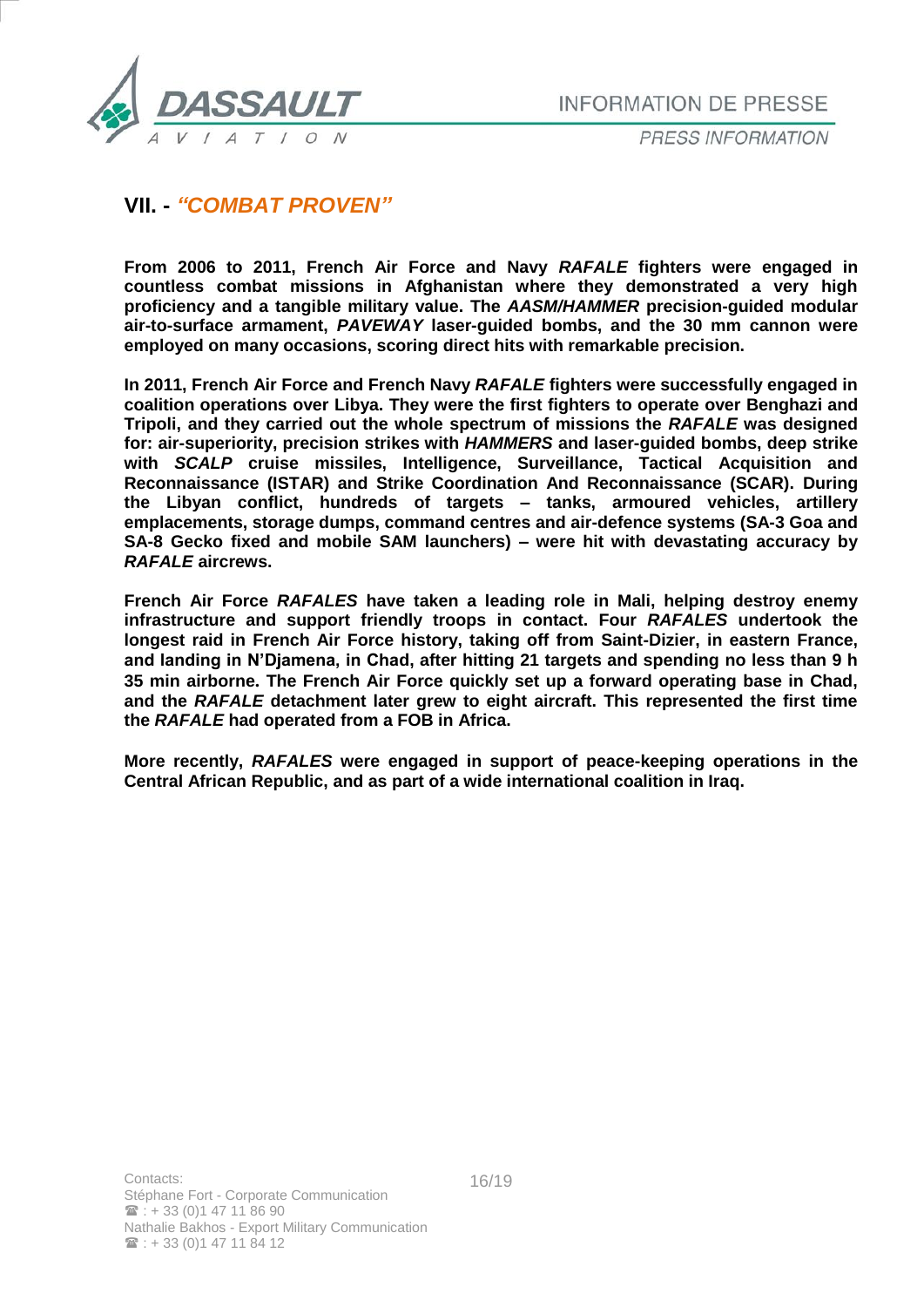

PRESS INFORMATION

## **VIII. - THE WAY AHEAD**

**The** *RAFALE* **is slated to become eventually the sole type of combat aircraft operated by the French Air Force and French Navy. Everything that is necessary to maintain its combat relevance will be done.**

**Since 2013, all** *RAFALE "OMNIROLE"* **fighters have been delivered with the "Active Electronically Scanned Array" (AESA)** *RBE2* **radar. They are also fitted with a new missile launch detector and the "Front Sector Optronics" updated unit (FSO-IT), offering improved target detection and identification performance**.

**Meanwhile, engineering work is already being done to further extend the air-to-air and air-to-ground capabilities and the connectivity of the** *RAFALE* **well into the next decade.** 

**The ongoing effort will ensure more robust detection, tracking and identification of emerging air-to-air threats, and increase the** *RAFALE's* **survivability with new low observable modes and with the latest advances in electronic warfare systems.**

**Air-to-surface capabilities could benefit from assisted target recognition and enhanced sensor resolution, enabling the** *RAFALE* **to attack ever more elusive targets.** 

**New materials could extend the life of engine components.** 

**And the connectivity of the** *RAFALE* **will be further extended to keep it "plugged" into tomorrow's integrated battlespace.**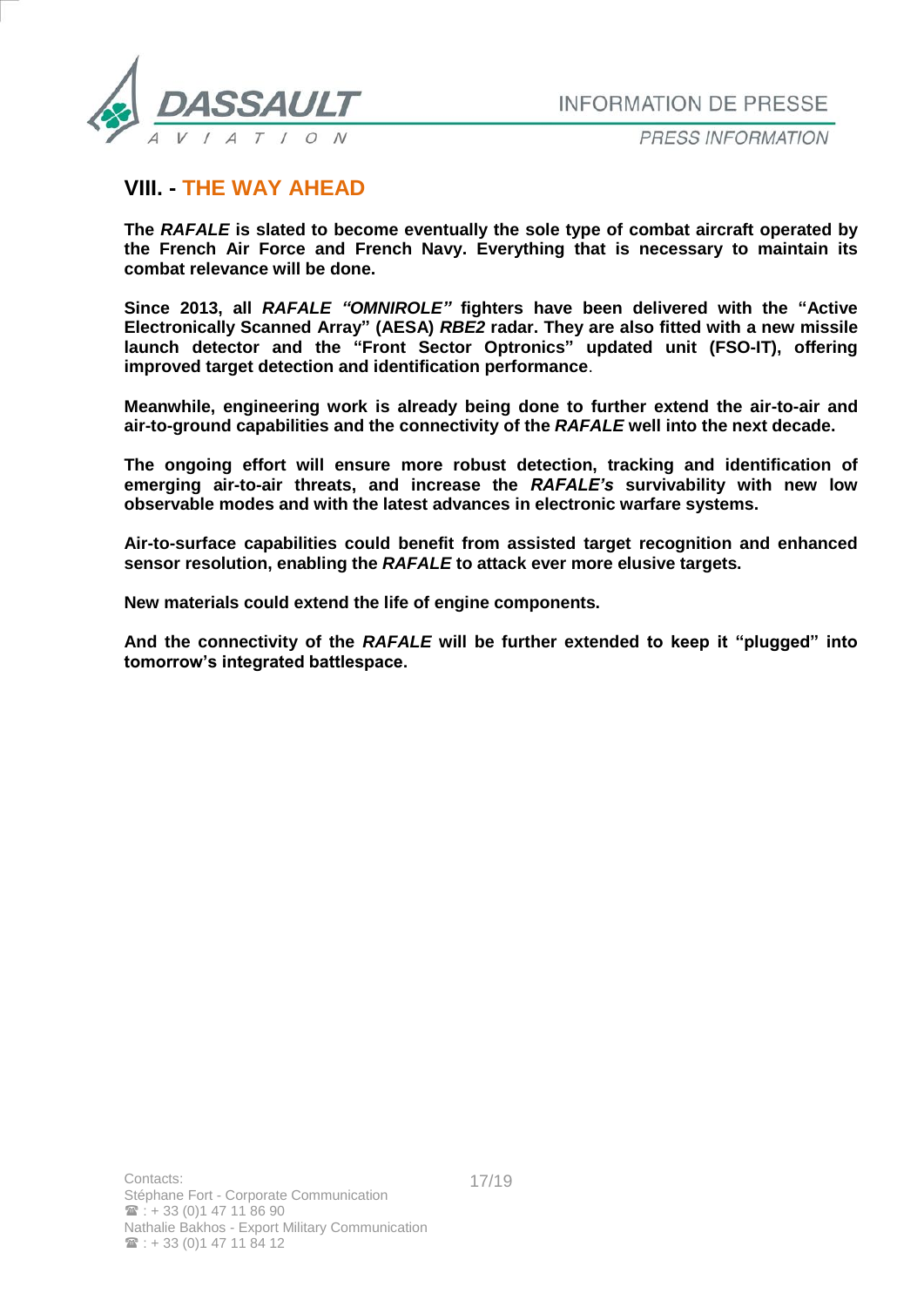

# **IX. - SPECIFICATIONS AND PERFORMANCE DATA**

## **Dimensions**

### **Weight**

## **Store stations**

## **Performance**